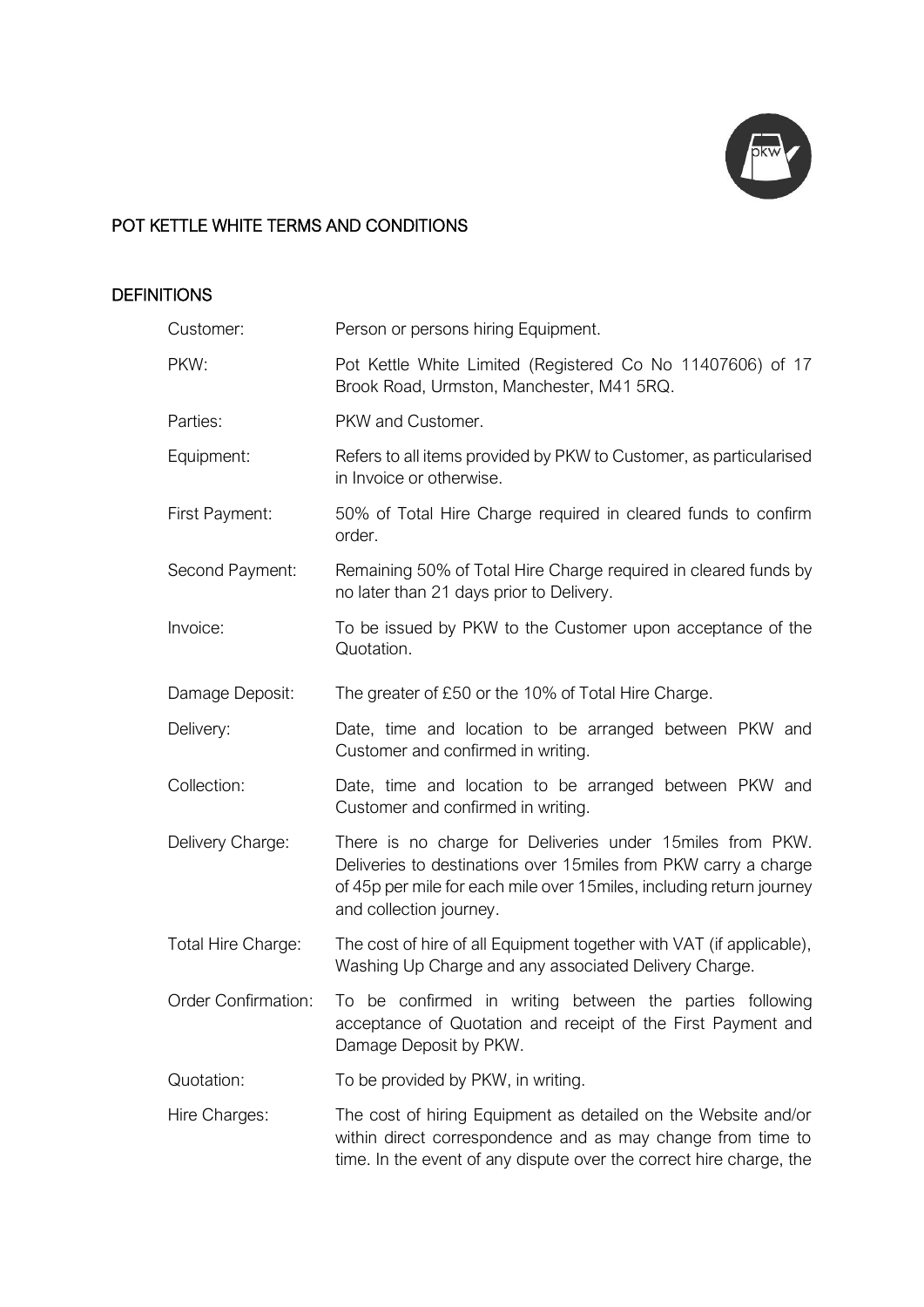prices indicated on the Website will be held to be the accurate Hire Charges.

Website: www.pkweventcrockeryhire.co.uk

Washing Up Charge: 5p per item, if arranged.

## EQUIPMENT & HIRE CHARGES

- 1. All Equipment remains the property of PKW;
- 2. All Hire Charges are for a maximum of three days, including the date of Delivery and the date of Collection. PKW and the Hirer are able to negotiate alternative rates for longer rental periods (in excess of 3 days);
- 3. The Deposit is to be paid in cleared funds with the First Payment;
- 4. The Deposit is held against loss and/or damage and/or cancellation and/or unpaid cleaning charges and/or parking fines or other parking costs incurred by PKW and will only be refunded when all the Equipment has been returned back in stock, after checking.

## ORDERS, PAYMENTS AND INVOICING

- 1. Upon acceptance of a Quotation by the Customer, PKW will issue an Invoice;
- 2. Order Confirmation will only take place upon receipt by PKW of the Damage Deposit and the First Payment. Order Confirmation will take place in writing.
- 3. Any amendments to the Total Hire Charge following Order Confirmation can be agreed in writing.
- 4. A further and/or amended Invoice will be provided in the case change.
- 5. In the event of change, payment deadlines for the First Payment, Damage Deposit and Second Payment remain the same.
- 6. Delivery will not take place without payment of the Second Payment.
- 7. All payments will be acknowledged in writing.

#### DELIVERY & COLLECTION

- 1. Delivery and Collection will be arranged between the Parties;
- 2. Delivery is contingent on payment of the Total Hire Charge and Damage Deposit.
- 3. The Customer will be required to sign a document confirming receipt and condition of the Equipment, as particularised in the Invoice.
- 4. Any Customer wishing to organise their own delivery and collection of Equipment must be fully insured against loss or damage and must be able to produce evidence of said insurance on demand.
- 5. Any parking fines and/or other parking costs required by PKW to affect Delivery or Collection will be deducted from the Damage Deposit.

#### DAMAGE & LOSS

1. The Customer will be liable for damage and/or loss of Equipment: